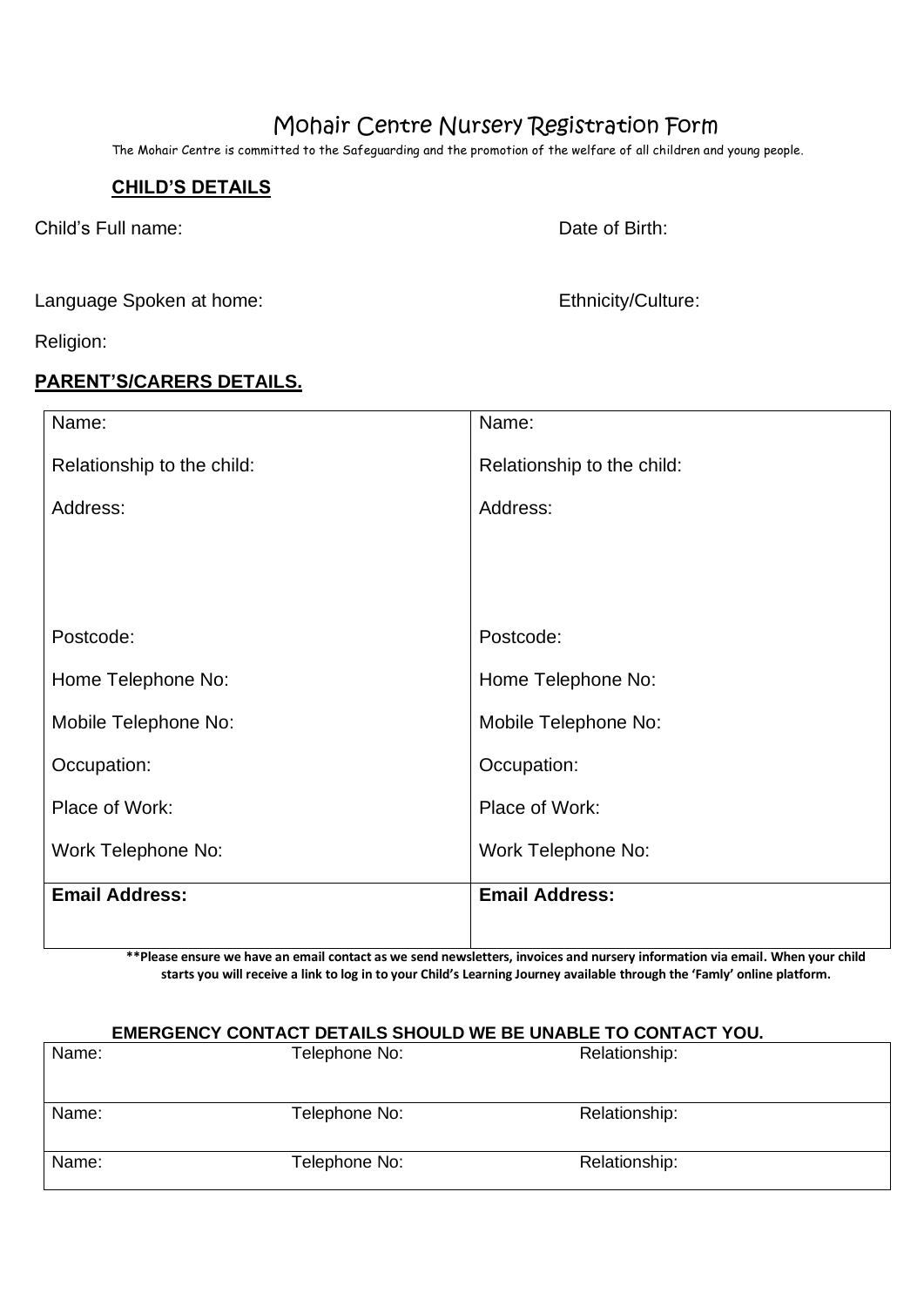Please provide a password for emergencies if the person who regularly collects your child is unable to:

…………………………………………………………………………

**Who does the child permanently live with …………………………………………………………….**

**Are there any contact restrictions for the child: Yes / No please indicate………………………..**

Does your child attend another Early Years setting? Please indicate which one and how many sessions: ………………………………………………………………………………………………… Can we contact them?: Yes/ No Are any other professionals involved with your child / family? e.g. ISEND team, Speech and language, Children's Social Care Team, Keyworker Team or any Adult Services: Please give details: ………………………………………………………………………………………………………………..

# **MEDICAL DETAILS**

Doctor's Name:

Surgery Address: Telephone No:

| Health Visitor's Name: |  |
|------------------------|--|
|                        |  |

Known Allergies:

Medical conditions:

Special Dietary requirements:

Any Other Information you feel we should know:

Telephone No: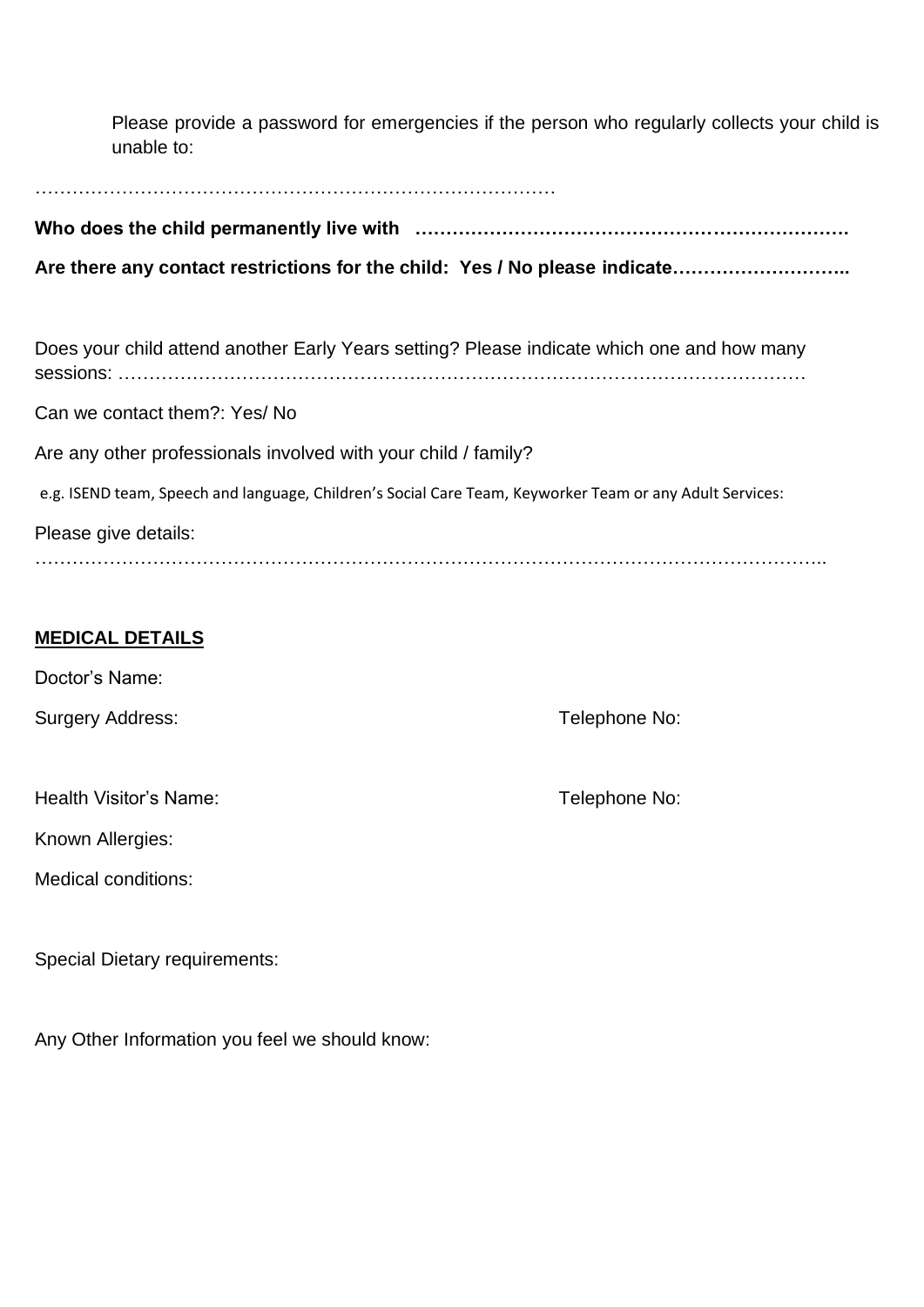We require parental consent. Please sign to give consent.

• In the event of an emergency I give permission for the nursery to seek emergency medical advice/ assistance

......................................................

• I give permission for the nursery to keep records about my child

......................................................

• I give permission for the application of sun cream

..................................................

• I give permission for the application of nappy cream

..............................................

**If Nappy cream is prescribed by the doctor a separate medication form will need to be completed.**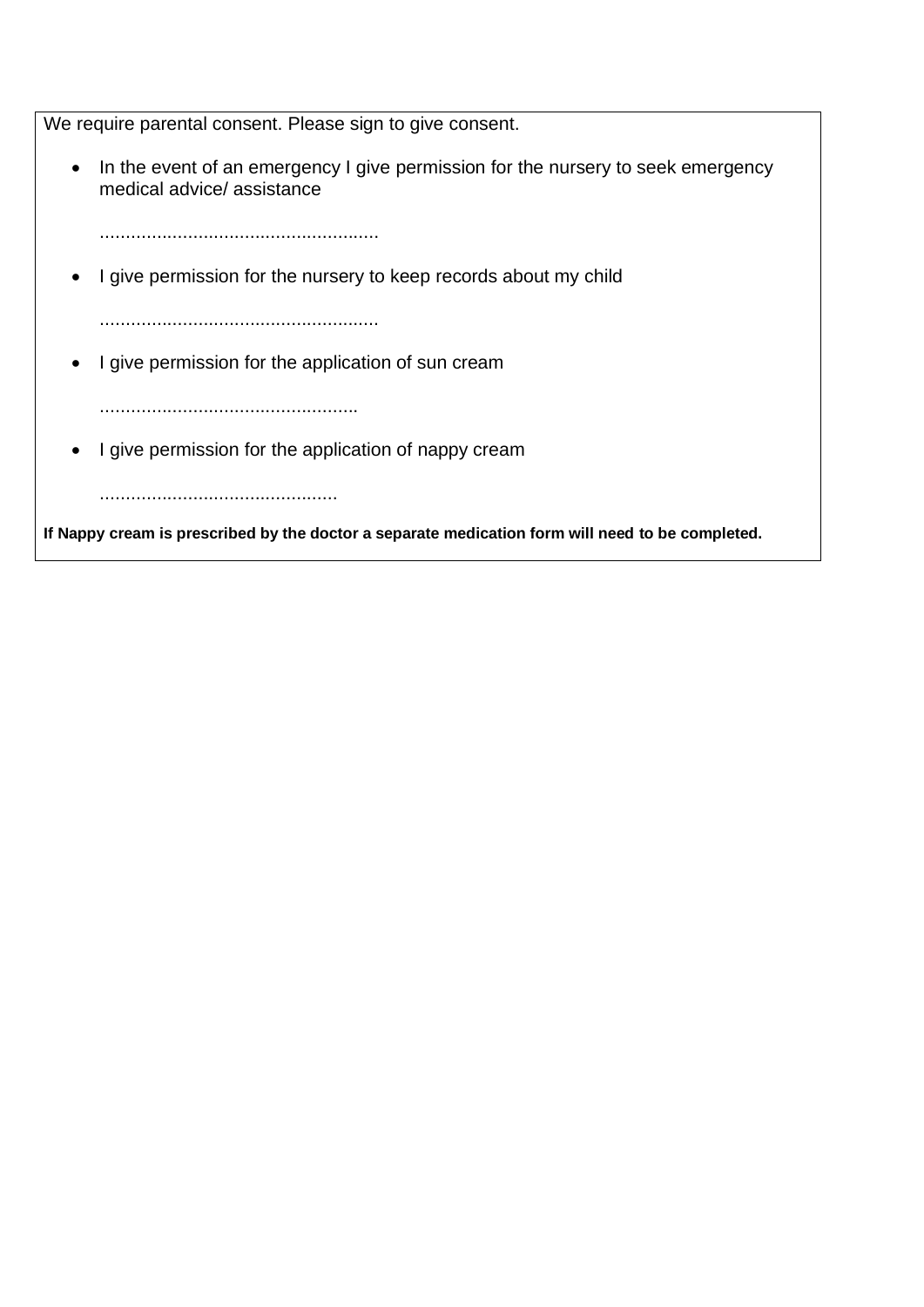### **Digital photograph and film footage permission**

I/we give permission for the Mohair Centre, to take photographs or film footage (taken on the nursery, password protected iPads only) of my child, for the reasons we have indicated.

Please tick which statements you give permission for, thank-you.

- $\Box$  to support the Mohair Centre's staff course-work
- $\Box$  to support the Mohair Centre's promotional literature
- $\Box$  to support the Mohair Centre Newsletter, e-mailed to all parents
- $\Box$  to support the Mohair Centre's website
- $\Box$  to support the Mohair Centre's Social media pages
- $\Box$  other publications, such as the local newspaper
- $\Box$  the Mohair Centre's scrapbooks/publicity/displays on site

I give permission for photographs to be used to record my child's learning and development, to support observation & assessment and these photos will be found on your child's Learning Journey (now using the 'Famly' online platform)

…………………………………………………………………….(sign)

I understand that my child's photographs may appear in the same frame as a photograph used in another child's learning journey (using the 'Famly' online platform)

.…………………………………………………………………….(sign)

I give permission for my child to feature in GROUP photos/videos on the 'Famly' platform

I understand that that any group photographs shared on Famly will not be reshared on publicly available social media and nor names of children/ staff be mentioned.

…………………………………………………………………….. (sign)

Please note any photographs or video footage stored electronically will be stored securely. By law the Mohair Centre is registered with the Information Commissioner's Office (ICO) as a data controller. For further information please read our full photograph and film footage policy and or visit the ICO website at: http://www.ico.gov.uk

| Child's Full Name          |  |
|----------------------------|--|
| Parent/Carer(s)' Name      |  |
| Parent/Carer(s)' Signature |  |
| Date                       |  |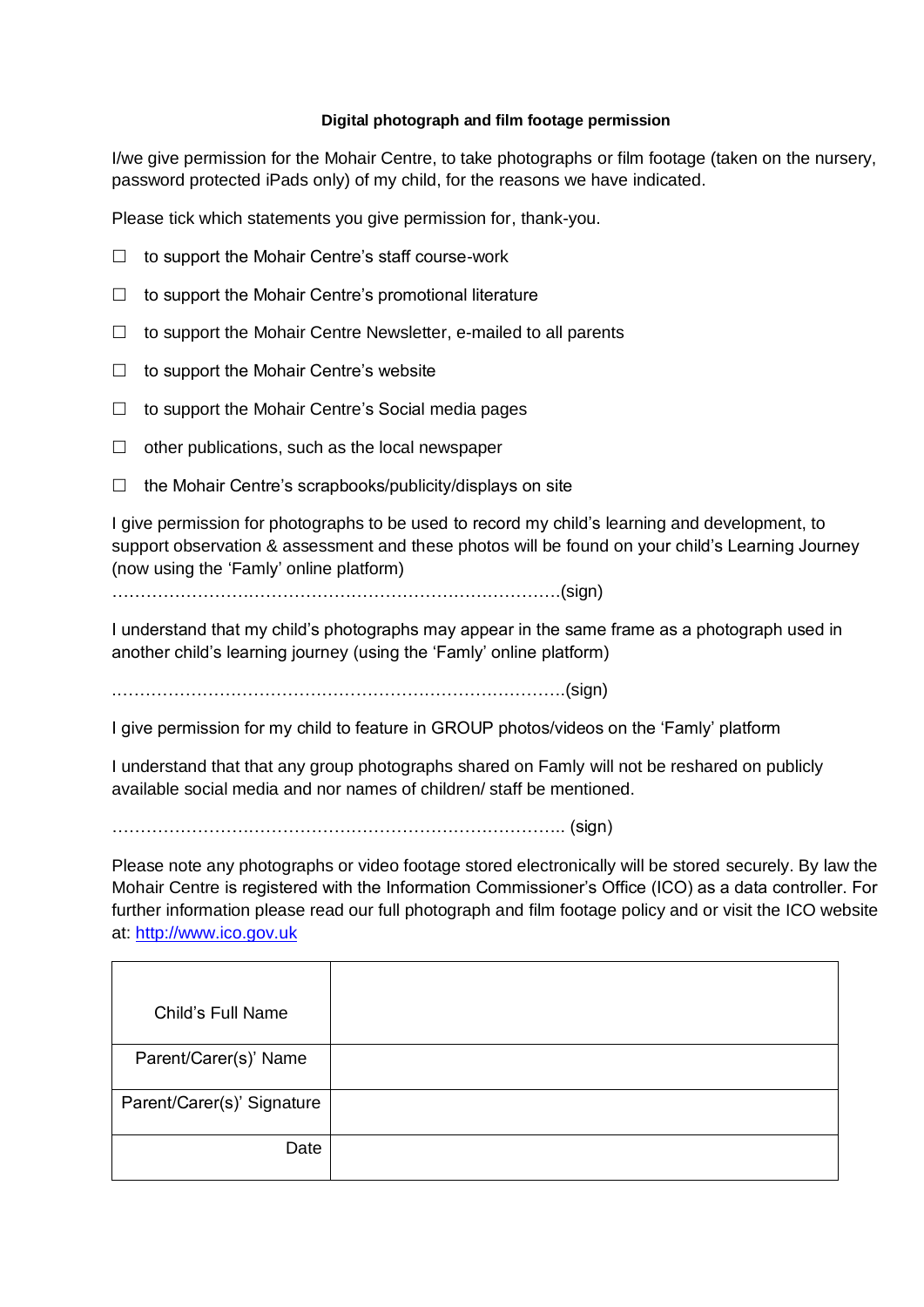Please indicate preferred start date for your child:………………………………………………………………………….(subject to availability)

We would like our child to attend **all year / term time only** (please circle one)

| CARE REQUIRED |         | Please tick sessions required |         |         |
|---------------|---------|-------------------------------|---------|---------|
| Day           | 8am-1pm | 8am-3pm                       | 8am-6pm | 1pm-6pm |
| Monday        |         |                               |         |         |
| Tuesday       |         |                               |         |         |
| Wednesday     |         |                               |         |         |
| Thursday      |         |                               |         |         |
| Friday        |         |                               |         |         |

This application places your child on our waiting list. We will contact you as soon as a suitable place becomes available. **Please note that completion of this form does not guarantee a place for your child,**

If you find that you no longer need the place, please inform us as soon as possible. Should you decide you no longer need the place we will not retain the details on this application form (see our Privacy Notice).

If you are claiming Two Year Old Funding Please enter the voucher code here …………………………………

(Funded Two Year Old Places are only offered 1pm to 6pm)

## **Please indicate how you will be paying nursery fees (please circle below):**

BACS directly into our account / Childcare vouchers/ cheque / cash.

**If you will be paying via childcare vouchers, please indicate which voucher** 

**company…………………………………………………………………………………………………………**

Please use the child's name as a reference when paying with vouchers or directly into our bank account to help us track payments.

# **ALL FEES ARE DUE ON THE 1st OF THE MONTH PAID IN ADVANCE**

I/we wish to register my/our child for the above sessions. I agree once a place has been confirmed for my child, I will be **bound by the settings policies, procedures and the terms and conditions of the nursery as provided in the parent handbook.**

SIGNED……………………………………………………………………………………………………………………...

Parent/Guardian Name: ……………………………………………………………… DATE: ………………………

Please return the completed form to:

Liz Cogger, Mohair Centre, Brickfield Farm, Lewes Road, Laughton BN8 6JG Email: liz@mohaircentre.co.uk Please do not hesitate to ring or email to confirm that we have received it if you do not hear from us soon. Telephone: 01825872457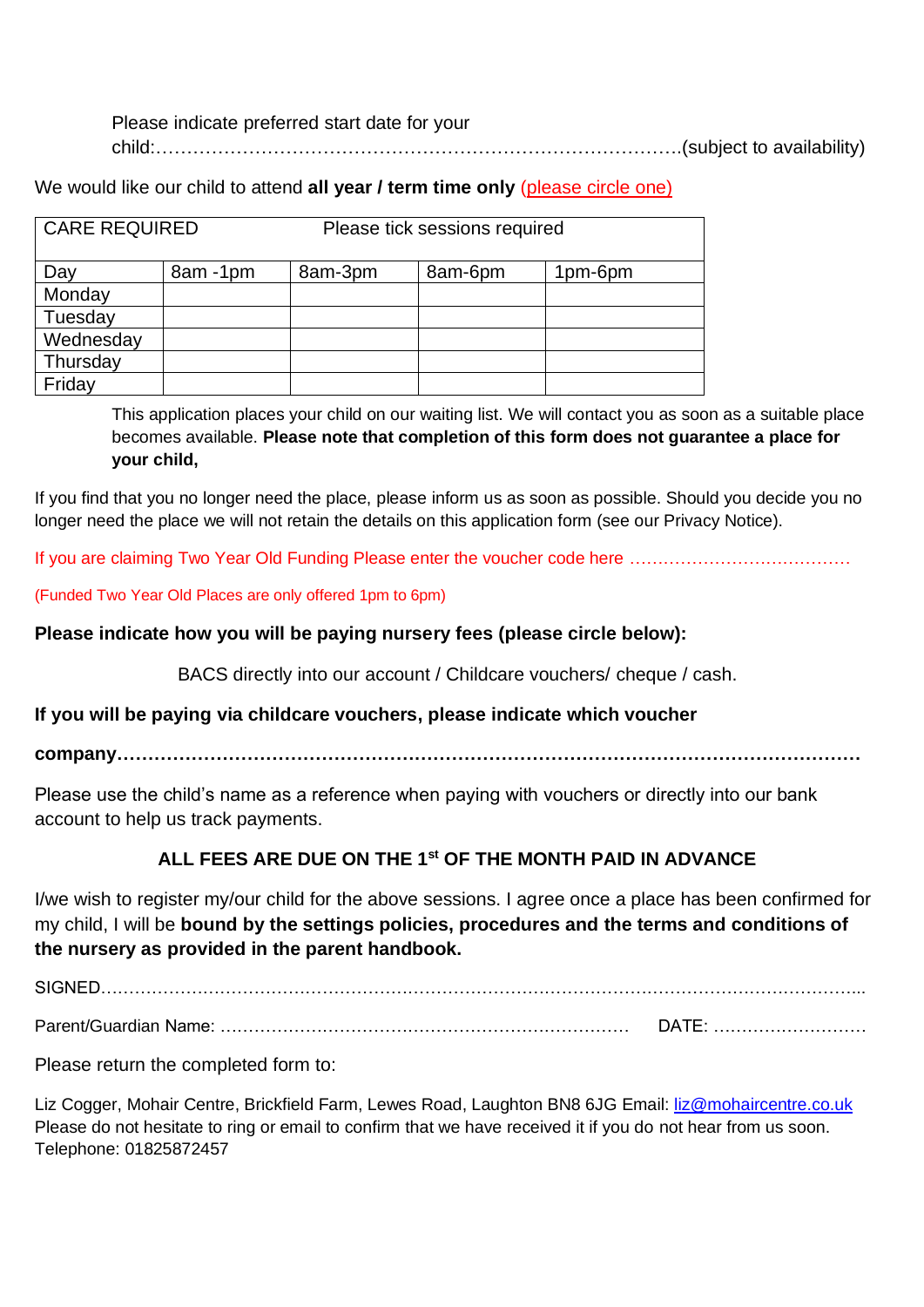#### Dear Parent / Guardian,

'Famly' is an all-in-one management and communication platform for parents and childcare providers. Initially we are only using the Child Development aspect of the platform. This will keep you in touch with your child's development and has the added bonus that you can contribute key moments or events from home. You will be able to communicate more easily regarding your child's learning at the Mohair Centre.

This has now replaced the paper Learning Journeys that we have been using in the past for their termly assessments (your child's focus week)

All the children are observed regularly recording specific "Wow" moments which feed into a 6 weekly assessment (your child's focus week) where we review and set up "next steps" to work towards for the rest of term. All our observations and next steps track the progress your child is making, towards the 7 Early Learning Goals in the EYFS or the steps in the Early Support Developmental Journal.

We hope that you as a parent/guardian will find Famly useful for communicating with the Mohair Centre. It allows key moments to be shared with you in a safe and secure way. Parents can be informed about events, and help you to keep up to date with Mohair Centre life. Famly isn't meant to replace face-to-face contact with us, but should help to make communication regarding learning and development simpler and accessible at all times.

Messages can be sent to your child's Room **BUT** please continue to inform **LIZ** of any health related issues, absences holiday dates and requests for extra / changes to sessions via email or telephone.

#### **We will not be using the invoicing part of Famly yet and will continue to send invoices out termly via email.**

Once your child has started nursery with us, you and any other parent/guardian named on your child's registration form if applicable, will receive a link via email (Please check your Junk Folder just in case)

How do I start with Famly?

- 1. If your child already attends the Mohair Centre, you will receive an email invitation to join Famly
- 2. Follow the link in the email and create your own password.
- 3. We recommend downloading the Famly app to your phone or tablet.
- 4. Log in with your email and password.
- 5. Get started!

If you have not received a link, get in touch and we can send you a new one. There are lots of functions of the system including:

- If you have more than one child in the setting, you can use the same login.
- Once you have a login, you can add a partner, or family member under "contacts" and add a new login.
- Send messages to your child's Room.
- Receive updates including photos and documents about your child.
- Update details and permissions directly in Famly.
- Enabling staff to add assessments and observations to each child's record to create an online Learning Journey (still in early stages) Please bare with us as we learn to use this exciting platform.

You can also access the following link to search for specific questions. (Please note, we are not yet using all of the features)https://community.famly.co/hc/en-gb/articles/360002078477-Parents-get-the-most-out-of-Famly-

Please also see the Data and Security Hub for EU and GDPR Compliance and other information on Security.https://famly.co/security-and-legal/